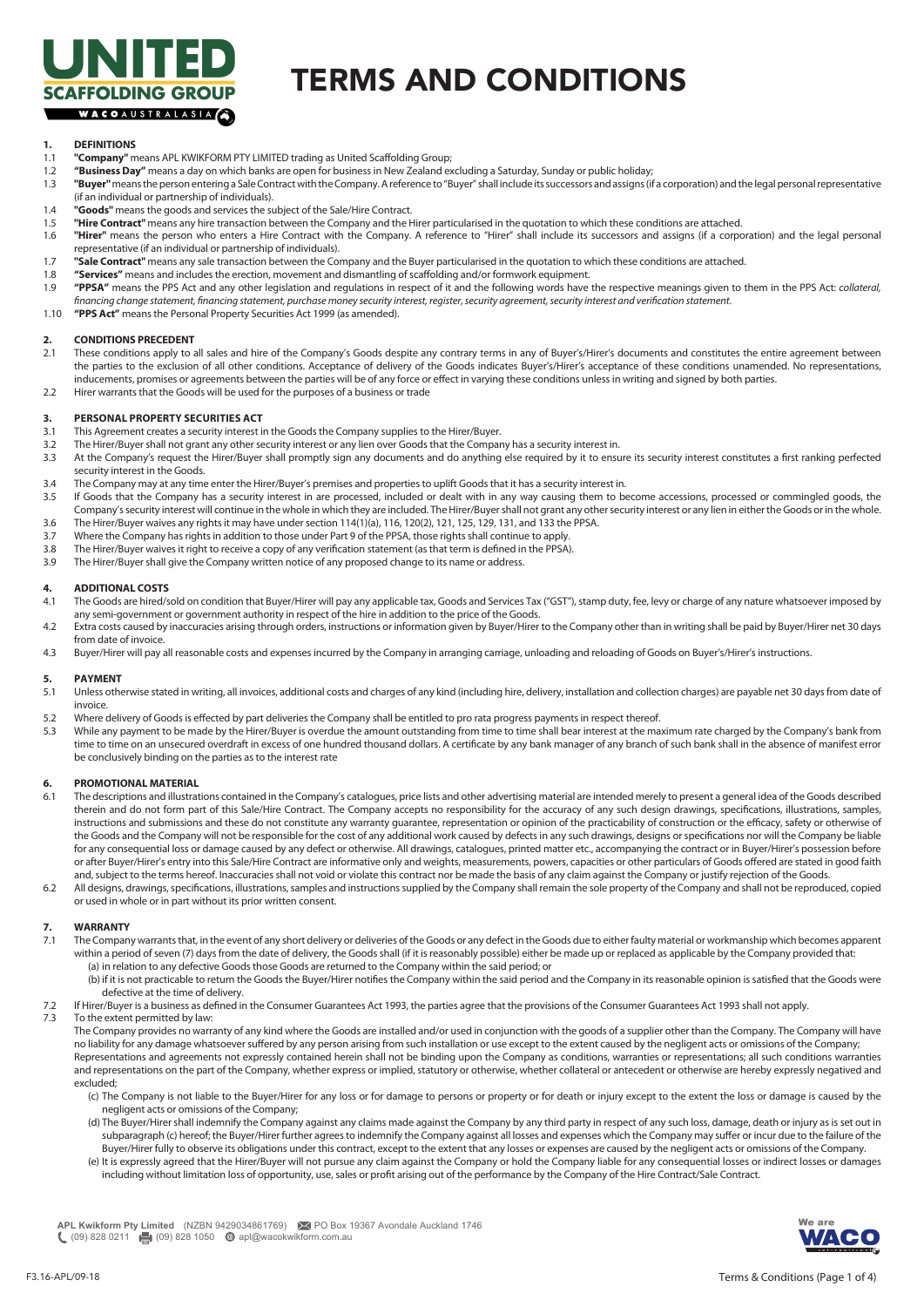# **8. REPOSSESSION**

Where the Company is entitled hereunder to retake possession of the goods Buyer/Hirer hereby grants a licence to the Company to enter any place where any of the Goods may be for the purpose of removing same, provided the Company uses reasonable endeavours to minimise any disturbance to the land and premises. If Buyer/Hirer is unable to grant the Company any such licence Buyer/Hirer shall, upon being requested by the Company so to do, forthwith deliver to the Company such of the Goods as the Company may demand at the nearest place accessible to the Company and convenient to it for removing same. The Buyer/Hirer shall reimburse the Company for all reasonable obtaining costs, charges and expenses (including solicitor/client legal expenses) which the Company may incur in obtaining possession of all or any of the Goods without prejudice to the Company's claim for extra charges for Goods retained for a longer period than the minimum period provided for in the Hire Contract. If the Company incurs any cost or liability for whatever reason as a result (whether direct or indirect) of taking possession as aforesaid Buyer/Hirer hereby indemnifies the Company against any such liability or cost, except to the extent that any losses or expenses are caused by the negligent acts or omissions of the Company.

#### **9. WAIVER**

No provision hereof and no breach of any provision shall be deemed waived by the Company by reason of any previous waiver by the Company of any breach hereof.

#### **10. DISPUTES**

All Hire Contracts/Sale Contracts shall be governed by the laws of New Zealand and the parties submit to the non-exclusive jurisdiction of the Courts of New Zealand and all Courts exercising appellate jurisdiction therefrom.

# **CONDITIONS RELATING TO HIRE 11 TO 21.**

# **11. DELIVERY**

- 11.1 The Hirer may not reject Goods due to short delivery.
- 11.2 (a) If the Goods are delivered to Hirer in more than one delivery such partial delivery will not relieve Hirer of its obligations to accept further deliveries of the balance of the Goods. (b) The Company will use its best endeavours to keep to the dates given for delivery of the Goods but will accept no liability for failure to do so unless caused by the negligent acts or omissions of the Company. Oral Instructions to the Company after the date hereof, until confirmed in writing, shall not be binding on the Company unless it elects to adopt them. A reasonable delay in provision of the Goods shall not entitle Hirer to cancel the Hire Contract.
- 11.3 In the event of a delay in the commencement of this Hire Contract then the Company shall only be liable to comply with its obligations under this Hire Contract subject to the availability of Goods. The Company shall not be obliged to keep aside or hold back any of its Goods if there is a delay in the proposed commencement of this Hire Contract.

# **12. PRICES**

- 12.1 The prices stated in any quotation are current. If the Company wishes to vary the Price, it will provide the Hirer with 30 days written notice of the variation before the price variation takes effect. If the Hirer does not agree with the variation in price, the Hirer is entitled to terminate this Hire Contact under clause 16.2 in which case the provisions of clause 17 will apply. Quotations for erection and dismantlement are based on an "all up all down" basis unless stated otherwise. Hirer shall be liable for additional labour and transport costs resulting from any variation requested by it
- 12.2 (a) Subject to clause 16, Hirer will pay hire charges at the rate and in the manner specified in the quotation to which these conditions are attached on and from the day of delivery until;
	- (i) the goods are returned by Hirer, to the premises of the Company; or
	- (ii) the second day after receipt by the Company of notice in writing from Hirer notifying that the Goods are ready for collection and the period of hire shall include the day Goods are returned or the said second day (as the case may be).
	- (b) If Hirer requests the Company to transport the Goods to or from Company premises, Hirer shall pay the Company all reasonable charges and expenses incurred by the Company in delivering and/or collecting the Goods in addition to the hire charges.
	- (c) Unless otherwise stated in writing hire rates are based on a minimum period of four weeks from the date of delivery and daily thereafter.
	- (d) Labour charges will be invoiced weekly and are payable net 7 days from the date of invoice.
	- (e) Hirer shall be liable for all hire charges in accordance with this contract.
	- (f) Labour prices are based on the labour rate at the date of commencement of the hire. If the labour rate increases during the term of the Hire Contract, the Company will provide 30 days written notice of an increase in price to the Hirer before the increase takes effect and if the Hirer does not agree to the increase in price the Hirer will be entitled to terminate this Hire Contract under clause 16.2 in which case the provisions of Clause 17 will apply.
- 12.3 If the price charged is a special rate determined by reference to intended length of hire and if the Company agrees to accept an early return of the goods such acceptance will only be on the condition that the Company is entitled to charge and recover a retrospective price increase related to the standard hire charge as at the date of commencement of the hire.

#### **13. INSURANCE & RISK**

- 13.1 All Goods delivered to the site are at Hirer's risk. The Company does not insure Goods whilst on site and Hirer shall ensure that the Goods are adequately insured under a Contractors All Risk Insurance policy which will be available for the Company's inspection, on request.
- 13.2 The Hirer shall pay for any unreturned Goods at the Company's then current selling price and for the cost of all repairs to the Goods and of any replacement parts other than those caused by an inherent fault or by fair wear and tear.

# **14. CONDITION OF THE GOODS**

- 14.1 Hirer agrees to allow the Company to inspect the Goods from time to time and Hirer shall ensure that the Goods are used at all times in a proper and responsible manner and are being maintained in proper condition.
- 14.2 The Hirer will during the term of this Hire Contract keep the Goods clean and in good repair.
- 14.3 The Hirer shall be responsible for any cleaning charges associated with the Goods as deemed necessary by the Company.

#### **15. DELAY OR NONPERFORMANCE**

The Company shall not be responsible for delay in completion of or failure to complete the job in relation to which the Goods are hired resulting from any act or default beyond the Company's reasonable control, including but without limiting the generality of the foregoing civil commotion, industrial disputes, strikes, lockouts, epidemics, inclement weather, war, fire, accidents or governmental intervention.

#### **16. TERMINATION**

- 16.1 The Company shall be at liberty to cancel this Hire Contract at any time or suspend delivery of the Goods, without being liable for damages for so doing in the following circumstances: (a) Hirer commits a breach of this or any other uncompleted sales or hire contracts between the Company and either Hirer or any company or person related to or associated with Hirer;
	- (b) Hirer commits any act of insolvency or goes into administration or receivership or goes into liquidation;
	- (c) A receiver and manager of any of Hirer's undertaking or assets is appointed;
	- (d) Hirer proposes or makes any composition or arrangement with its creditors;
	- (e) An official manager is appointed in respect of Hirer;
	- (f) Hirer becomes bankrupt or applies to take benefit of any law for relief of bankrupt or insolvent debtors or compounds with his creditors or makes an assignment of his remuneration for their benefit.

In such circumstances the Company shall be entitled then and at any time thereafter at the expense of Hirer to enter upon Hirer's site with workmen and equipment and remove the Goods (provided the Company uses reasonable endeavours to minimise any disturbance to the land and premises). therefrom and without prejudice to any action or other remedy which Company has or might or otherwise could have for arrears of hire charges or for other sums due or for any breach of Hirer's obligations hereunder or for damages that are a result of any event and thereupon the Company shall be freed and discharged from all actions suits claims or demands by or obligation to Hirer under or by virtue of this Hire Contract.

16.2 The Hirer may without being liable for damages for so doing cancel this Hire Contract, by notice in writing to the Company within 30 days following notice by the Company of a variation of price in accordance with clause 12.1 or an increase in Labour Prices in accordance with clause 12.2(f).

#### **17. RETURN OF GOODS**

- 17.1 At the termination of hire all Goods shall be returned to the Company in good condition excepting only fair wear and tear. All Goods shall be deemed in good condition unless the Company notifies Hirer to the contrary within seven (7) days of delivery of the Goods. The Hirer shall on demand pay in respect of any Goods damaged or not so returned the then current selling price for the Goods. Until such sum is paid hire charges shall continue to accrue together with any and all other costs and expenses incurred by the Company as a result of such shortages or losses. The Hirer's responsibility for the preservation and safekeeping of the Goods shall not be determined until the Goods are physically handed over to Company by the Hirer.
- 17.2 When the Goods are returned to the Company by the Hirer same will be counted by the Company at the Company's yard and a hire return docket issued which shall be prime facia proof of the return of the quantity of the Goods listed thereon but not of their condition.
- 17.3 Two clear Business Day's notice in writing is required in order to arrange pick up of Goods from site by the Company. The Hirer shall ensure that all Goods are stacked in an accessible location and shall assist in the loading of the Goods where reasonably required.
- 17.4 No return will be accepted on weekends or Public Holidays or after 4.00p.m. Mondays to Fridays.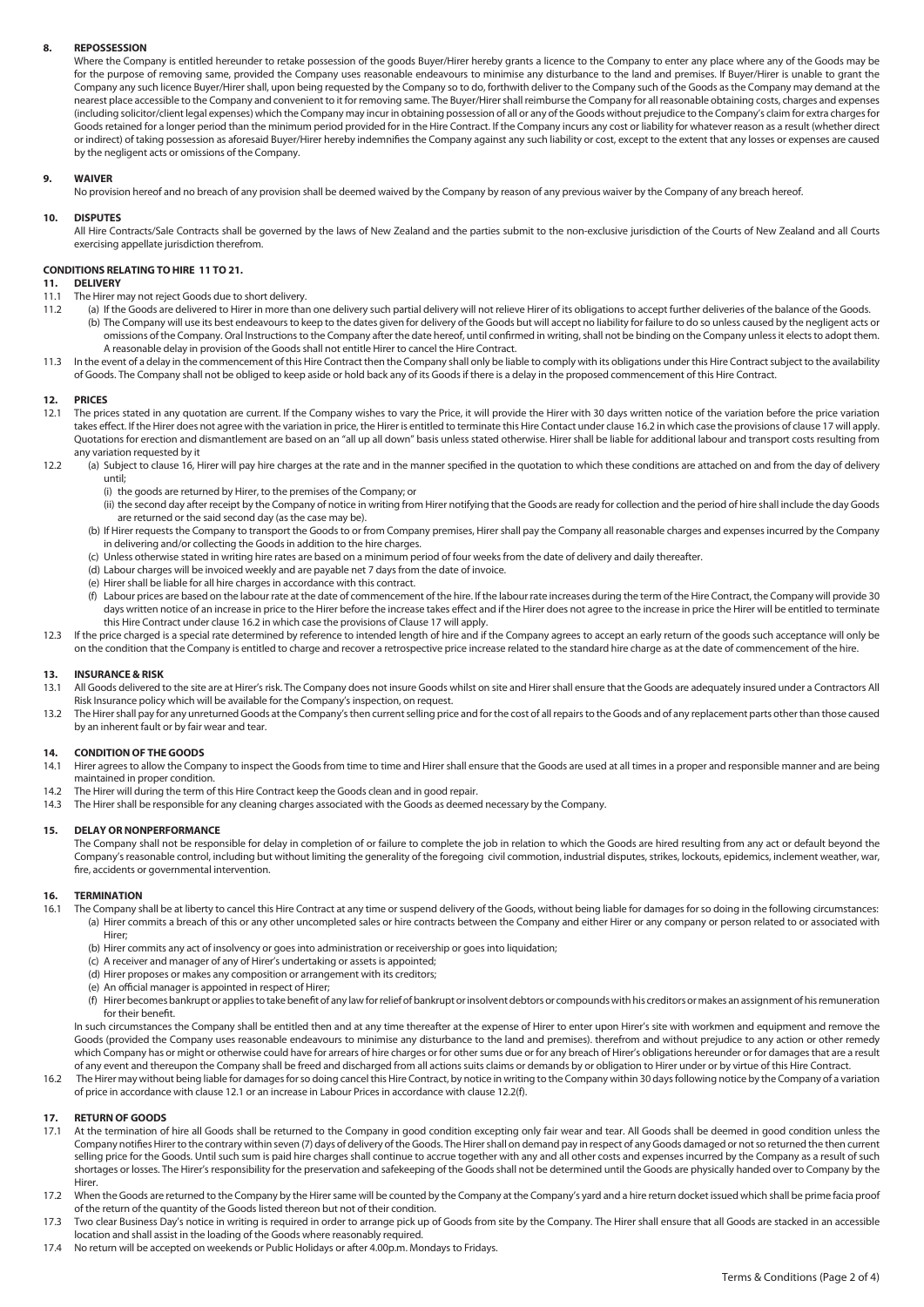# **18. TRANSFER OF GOODS**

Except as herein provided the Goods must remain in the Hirer's possession during the currency of the hiring and at the site specified or if no site is specified at the point of delivery, and must not be transferred to any other location without the prior written authority of the Company. Hirer shall not sell or offer for sale, assign or rehire, grant a lien over or otherwise deal with the Goods. The Hirer agrees that the Company may unload the Goods at the site specified herein or advised notwithstanding that the Hirer or a representative thereof is not present and such unloading shall constitute delivery for the purposes hereof at the time (if any) specified in the quotation to which these conditions are attached.

# **19. OWNERSHIP OF THE GOODS AND BREACH OF CONDITIONS**

- 19.1 The Goods remain at all times the Company's property. The Hirer only has the rights of a bailee. In the event of breach of any of these conditions or of any default in any payment due from the Hirer under this Hire Contract or any other contract with the Company the Company shall be at liberty forthwith to terminate the hiring without notice to the Hirer and thereupon to take possession at any time and in any manner of all or any of the Goods.
- 19.2 The Hirer indemnifies and releases the Company from and against all claims whatsoever arising out of the Hire Contract as a result of or in connection with the Company taking possession of the Goods, except to the extent that a claim is caused by the negligent acts or omissions of the Company.
- 19.3 If the Company repossesses the Goods then the Hirer shall fully indemnify the Company from all costs and matters arising therefrom including legal costs on a full indemnity basis, except costs and matters that arise due to the negligent acts or omissions of the Company.

# **20. AFFIXING SIGNS/CONSENTS**

- 20.1 The Company shall be entitled to affix to the Goods during the period of hire a sign or signs exhibiting the Company's name address and any other details that it may think fit and the Hirer shall not damage, remove, interfere with or obscure such sign or signs.
- 20.2 Hirer shall be responsible for giving to any local or other relevant authorities any necessary or appropriate notice of intention to install the Goods on Hirer's site and shall be responsible for payment of any and all fees.

#### **21. OCCUPATIONAL HEALTH AND SAFETY**

- (a) The Hirer shall use the Goods solely for the purpose for which the Goods are supplied and in accordance with any limitations on the use of the Goods arising from any statutory, regulatory (including all permits and local body licences), Territorial Authority and Occupational Health and Safety requirements.
- (b) Hirer shall ensure that the Goods are erected and dismantled by suitably qualified persons. A suitably qualified person shall be the holder of any certificate of competence or licence that may be required by any legislation or local regulatory authority for purpose of the erection or dismantling of the Goods.
- (c) All safety information provided by the Company will be conveyed by Hirer to all persons responsible for the installation, utilisation or dismantling of the Goods.
- (d) Hirer shall attach and maintain all safety signs supplied with the Goods in prominent positions on the Goods or in such other positions as are necessary to bring the signs to the attention of any users of the Goods.
- (e) Hirer shall at all times comply with any relevant legislation creating occupational health and safety requirements, including the Health and Safety at Work Act 2015, in connection with the use of the Goods.
- (f) Where both parties have a duty in relation to the same matter imposed by or under the Health and Safety at Work Act 2015 each party shall, so far as is reasonably practicable, consult, cooperate, and coordinate activities with each other.

# **CONDITIONS RELATING TO SALE 22 to 25**

# **22. DELIVERY**

- The Buyer may not reject Goods due to short delivery.
	- (a) Delivery or deliveries of the Goods by the Company under this Sale Contract shall be ex-depot unless otherwise expressly provided and the risk but not the property therein shall pass on delivery.
	- (b) The Buyer shall not be relieved of any obligation to accept or pay for the Goods by reason of any reasonable delay in dispatch PROVIDED HOWEVER that the Buyer may obtain alternative Goods from the Company to satisfy its immediate needs in which event the purchase of such Goods shall replace the equivalent quantity to be supplied by the Company pursuant hereto.
	- (c) Any times quoted for delivery of the Goods or commencement of their erection are estimates only however the Company will use its best endeavours to keep to the dates for delivery of the Goods. The Company shall not be liable for any loss or damage howsoever arising resulting from failure to commence or for delays in delivery or erection at the time stated unless caused by the negligent acts or omission of the Company or a guarantee has been given in writing by the Company to deliver or commence erection within a specified time. A reasonable delay in delivery or installation shall not entitle the Buyer to cancel the contract.
	- (d) Should the performance of the Company's obligations under this Sale Contract be hindered or delayed by any act or default beyond the Company's reasonable control, including, but without limiting the generally of the foregoing civil commotions, industrial disputes, strikes, lock cuts, epidemics, inclement weather, war, fire, accidents, governmental intervention, or the inability of the Company to procure necessary materials or services including inability due to material increases in the cost of the Company's materials and/ or labour, the time for such performance shall be extended for such time as may be reasonable and any such extension of time shall exonerate the Company from any liability in respect of such hindrance or delay.
	- (e) The Company may deliver the Goods by instalments and such partial delivery will not relieve the Buyer of its obligation to accept further deliveries of the balance of the Goods.

# 23. **PRICES**<br>23.1 The prior

- The prices stated in any quotation are current. If the Company wishes to vary the Price, it will provide the Buyer with 30 days written notice of the variation before the price variation takes effect. If the Buyer does not agree with the variation in price, the Buyer is entitled to terminate this Sale Contact under clause 24.2 in which case the Company will suspend delivery of Goods and/or where it is still entitled to the Goods hereunder take possession of them. Quotations for erection and dismantlement are based on an "all up all down" basis unless stated otherwise. The Buyer shall be liable for additional labour and transport costs resulting from any variation requested by it
- 23.2 All prices are net ex-branch or depot store unless otherwise stated in writing.

#### **24. Termination**

- 24.1 In the event that the Buyer defaults in any payment due to the Company on any account whatsoever, commits any act of bankruptcy or goes into administration or receivership or liquidation or a petition to wind up the Buyer is presented in any Court of competent jurisdiction, the Company may in its sole discretion, and without prejudice to any other rights or remedies available to it, terminate the Sale Contract or suspend delivery of Goods hereunder and where it still retains title to the Goods hereunder, retake possession of them
- 24.2 The Buyer may without being liable for damages for so doing cancel this Sale Contract, by notice in writing to the Company within 30 days following notice by the Company of a variation of price in accordance with clause 23.1.

# **25. TITLE RETENTION**

- The following are separate and independent conditions of this contract, namely that:
	- (a) Ownership and property in the Goods shall, notwithstanding delivery to the Buyer, only pass from the Company to the Buyer when payment in full ("payment") for the Goods has been received by the Company (whether or not the Goods are delivered in instalments and some have been paid for by the Buyer) and until such time the Buyer shall, by separate storage or some other means, ensure that the Goods are readily identifiable as the property of the Company and shall keep the Goods as bailee for and on behalf of the Company; (b) Payment shall become due immediately upon the commencement of any act or proceeding in relation to the Buyer's solvency;
	- (c) If payment is not made within 3 days of final demand in writing made by the Company, the Buyer irrevocably authorises the Company without prejudice to any other remedies the Company may have, to enter the premises where the Goods are stored and retake possession of the Goods;
	- (d) Notwithstanding the above, until the Company has received full payment for the Goods the Buyer shall be entitled to offer for sale and sell the Goods in the ordinary course of business as principal, not agent, at the best obtainable price and the Company will be legally and beneficially entitled to the proceeds of sale to the extent of any payment due to the Company and the Buyer must keep the proceeds of any such sale separate from its own moneys and account to the Company for such proceeds and the Company will have the right to trace the proceeds according to the rules of common law; a like right will apply where the Buyer uses the Goods in any way so as to be entitled to payment from a third party;
	- (e) Notwithstanding the above, risk passes to the Buyer on delivery to the carrier at the Company's premises unless otherwise agreed and the Buyer shall at its own expense insure the Goods against any damage howsoever caused and shall maintain such insurance until ownership and property in the Goods passes to the Buyer.

#### **CONDITIONS RELATING TO SERVICES – 26 TO 30**

# **26. ERECTION AND DISMANTLE**

- 26.1 (a) The Buyer/Hirer shall be responsible for obtaining all necessary or requisite approvals from Council, Local Government Authority or any other authority.
	- (b) The Buyer/Hirer shall be responsible for ensuring that the supply authority de-energises and/or insulates all power, telephone and data cables in accordance with all statutory, regulatory (including all permits and local body licences), Territorial Authority and Occupational Health and Safety requirements before erection commences.
	- (c) The Buyer/Hirer shall be responsible for instructing the Company on the exact location of the proposed scaffold structure.
	- (d) Buyer/Hirer shall ensure that the site is cleared and ready for installation of the Goods before the Company is to start installation and that the foundations upon which the Company is to erect are sufficiently firm and otherwise suitable to safely carry the structure and the load to be put on it without subsidence. The Buyer/Hirer will be liable to the Company for any loss costs or damages which the Company may suffer or incur by reason of Buyer's/Hirer's failure to carry out its obligations hereunder if the Company is unable